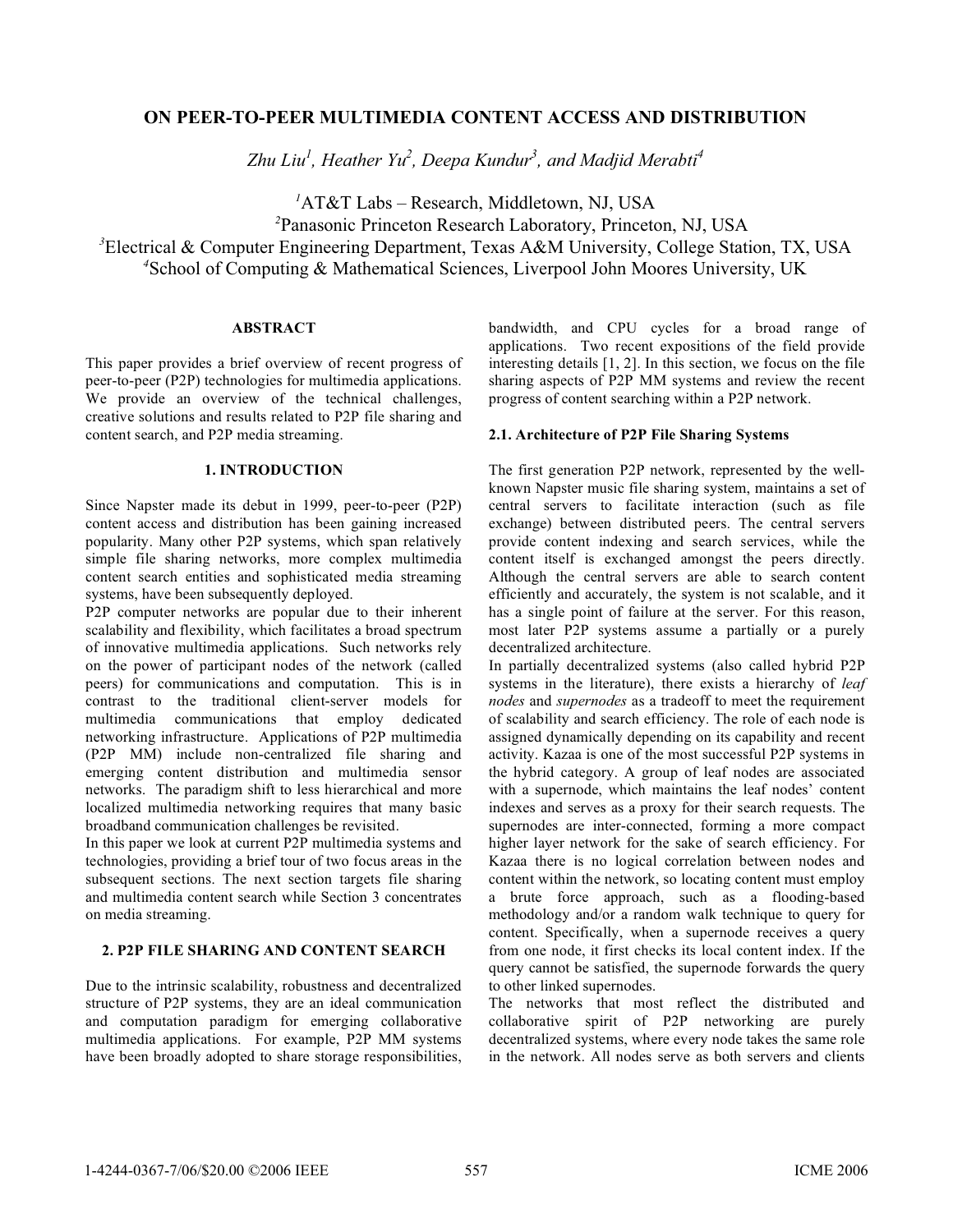simultaneously. Purely decentralized systems can be further categorized into *structured* and *unstructured* P2P networks based on whether a certain network overlay structure is preserved when nodes and content are added to the system. In unstructured P2P networks, nodes participate in a random manner, and the content location is independent of the nodes. While flooding or similar methods are the only means to find the content of interest, searching is more flexible as it is based on titles and keywords.

Structured P2P systems form nodes into a content-wise meaningful graph, such that query results are guaranteed in a limited number of hops. Chord is one such system. In Chord, nodes and content items are assigned *keys* (generated via consistent hashing of content title or metadata) that are uniformly distributed in an identifier space. Nodes are arranged in an identifier circle based on their key values; a content item with key  $k$  is appointed to the first node whose key is equal to or follows *k*. Each node maintains a list of pointers to its successors and predecessors, as well as a finger table to speed up the routing procedure. With this infrastructure, content can be efficiently located based on its key. The disadvantage is that content or keyword based search is not immediately supported because content search relies on the unique hash key that is created based on content title or its metadata. Besides Chord, other popular structured P2P systems include Content Addressable Network (CAN), Tapestry, Pastry, Kademlia, Viceroy and others [1].

## **2.2. Content-Based Search in P2P Network**

Most of the systems introduced in the previous section only provide limited content search capabilities, for example, search based on document title, keywords or descriptive text. More flexible and feature-rich search mechanisms are in high demand in emerging P2P MM networking applications. Content-based search strategies represent one class of promising solutions.

Shen and his colleagues [3] presented a P2P system that supports semantic-based content search. They proposed a general and extensible framework based on the concept of a hierarchical summary structure. There are three levels of summaries in the devised framework. A single document is summarized at the unit level, summaries of all content owned by a peer are combined at the peer level, and an overall content summary of a group of peers is maintained at the super level. Accordingly, indexes at these levels are created to help route the queries efficiently and effectively.

Lu and Callan explored content-based resource selection and document retrieval algorithms in hybrid P2P networks [4]. In their approach, the leaf node determines the retrieval results for certain queries using a probabilistic information retrieval algorithm, and the directory node (supernode) builds a unified content model for all of its leaf nodes and a set of neighboring directory nodes. The content model is used for routing query messages.

Recently, researchers have also applied content-based search technologies to multimedia content, including music, image, and video. Gao *et al.* investigated content-based music information retrieval in P2P networks [5]. In addition to the manually annotated metadata, such as artist and album names, the system can also search music based on automatically extracted acoustic features, including tempo, beat strength, and degree of harmonic change. Instead of a broadcast-style content discovery method, the authors proposed a rendezvous point based registration and query scheme to ensure search efficiency.

In [6], King *et al.* reported the DISCOVIR (DIStributed COntent-based Visual Information Retrieval) system, which allows the users to retrieve images using content-based features including color, texture, and shape. Within the system, peers sharing similar images (for example, sunset or tree) are grouped together based on their image feature similarity. The authors also proposed a content-based query routing strategy, called Firework Query Model. It is similar to Gnutella's flooding method, but takes advantage of the peer clustering structure to reduce network traffic and increase search performance.

#### **3. P2P MEDIA STREAMING**

Media streaming systems are distinct from file-sharing systems and are harder to deploy due to the real-time playback requirement at the receiver end. The fundamental application value of using P2P MM networks for media streaming lies in its potential to overcome the limitations of the client-server model where the streaming server is a potential bottleneck and represents a single point of failure. Cost reduction and improving scalability and reliability are just some of the many goals of P2P media streaming.

## **3.1 Popular P2P Media Streaming Models**

A number of P2P media streaming schemes and systems can be found in the literature today. Some focus on small-scale P2P networks and some can support large-scale networking. In general, these P2P systems can be classified using several taxonomies. From the architecture point of view, analogous to file sharing, there are purely decentralized and partially decentralized models. With a purely decentralized architecture, all peer and content management operations are distributed. If *distribution trees* are employed for media streaming, construction and operation of the distribution trees are also distributed. In a partially decentralized system, servers host content and serve it to clients. Peers are used to reduce the servers' load in various ways. Based on the streaming media distribution protocol, the systems can be grouped into tree-based and non-tree-based classes. Constructing and maintaining an efficient distribution tree among the peers is a key challenge for tree-based systems. In some systems, multiple trees are built to improve system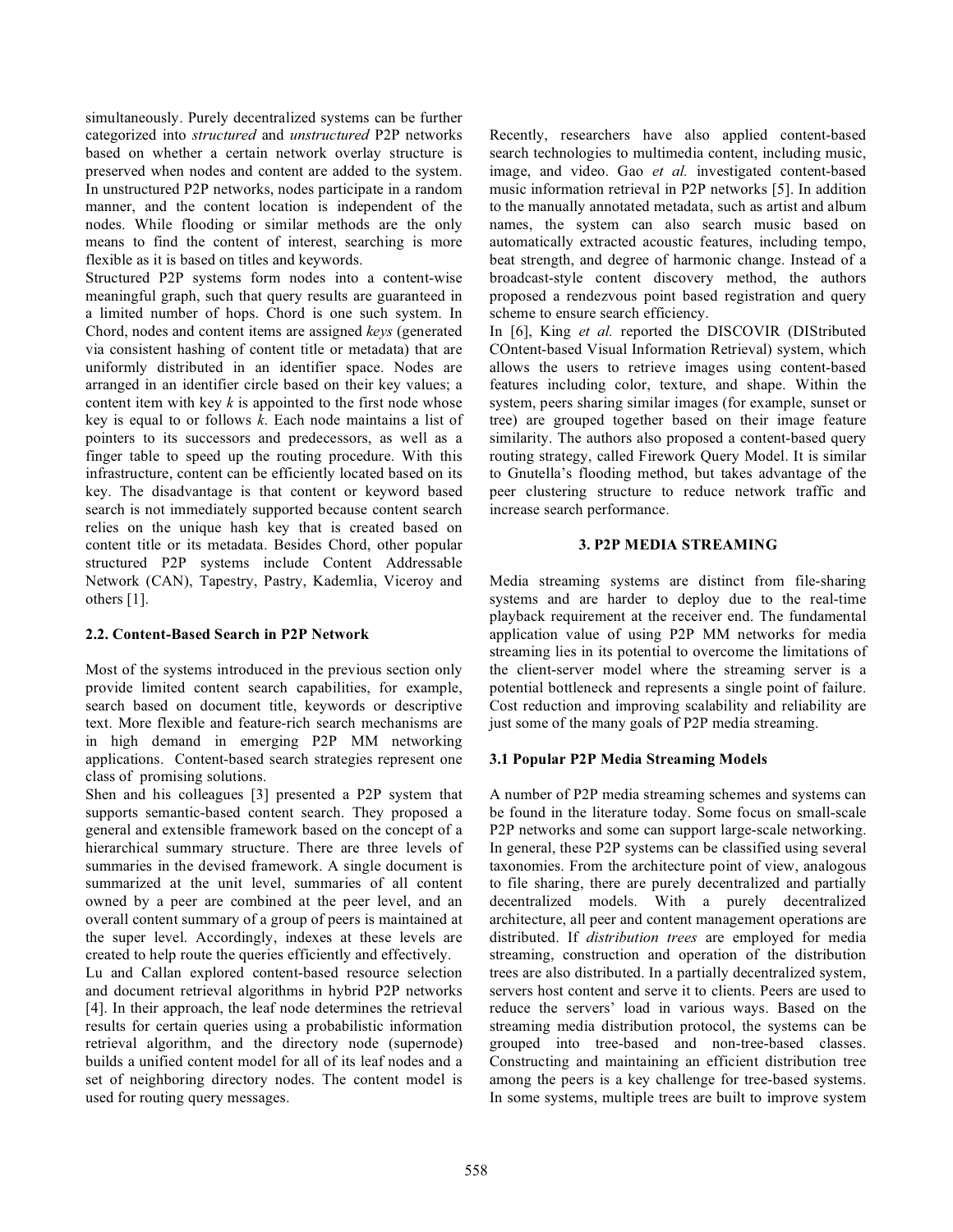fairness, scalability and/or reliability. Gossip-based protocols are popular in treeless P2P systems. They achieve operation decentralization via gossip, i.e. delivering data and/or control messages to peers randomly. Alternatively, we can classify existing P2P media streaming systems into receiver-driven versus sender-driven systems based on their control models. In a receiver-driven system, the receiver coordinates the peers, handles stream delivery from multiple peers, and performs load balancing. In contrast, the sender deals with peer coordination and stream distribution in a sender-driven system.

## **3.2 P2P media streaming solutions**

CoopNet [7] addresses the server overload problem via client (i.e., peer) cooperation in content distribution. A server functions as the root and the manager of a distribution tree. In the live streaming mode, a client as a member of the distribution tree receives a live stream from its parent and further streams it out to its children. In the on-demand mode, a client (peer) caches recently viewed on-demand content streams. When the server faces overloading, it redirects new peers to other peers with the content in their caches. Each peer may have only a portion of the content stream. Hence the supplicant may need to contact multiple peers to get the complete content stream. To cope with the network dynamics, CoopNet introduces multiple description coding. A different description of the media signal is transmitted through a different distribution tree. Hence network dynamics and peer failure will only reduce the number of descriptions delivered to the receiver. Similarly in SplitStream [8], the streaming content is split into *n* stripes each sent using a separate multicast tree. The challenge is in creating a forest of trees such that an interior node in one tree is a leaf node in all the remaining trees. This is met by each tree having a groupID that differs from all other groupIDs (of the other trees) in the most significant digit. With the existence of the server, the task of locating content is simplified compared to completely decentralized P2P architectures. To control the end-to-end delay from the source to the receiver, Tran [9] proposed ZIGZAG. A set of rules are enforced to guarantee the height and node degree of the multicast tree that is built upon a hierarchy of bounded size clusters of peers. Further, by separating the administrative tree from the content distribution tree, ZIGZAG can recover from failure quickly and regionally and hence improves system robustness.

To improve the system scalability, many fully decentralized P2P media streaming systems have been proposed. PeerStreaming [10], for example, is a representative receiver-driven decentralized P2P system. It recognizes that peers are doing a favor for the sender and the receiver. They may go on or offline during a session and may only want to hold a portion of the media stream. In PeerStreaming, the receiver drives the P2P streaming process, connects to peers that come online, redirects requests dropped by offline peers, and balances load among peers.

PROMISE [11], another treeless fully distributed P2P media streaming system that builds upon CollectCast, is deployed on top of P2P substrates such as Pastry. It does not use a multicast distribution tree for peer content access and distribution. Instead, a peer looks up peers with the media stream via the underlying P2P substrate first. A set of active peers called an active sender set is selected among the candidate peers using a topology-aware selection algorithm. The requester then receives the media stream via the parallel connections to all peers in the active sender set. The sending rate and data set of each peer sender are assigned by the receiver. To assure system robustness, PROMISE exploits standby peers in addition to the active peers. Peers monitor the bit rate of the incoming stream. Once failure is detected, the topology-aware selection algorithm will be used to find a new active peer from the standby peer set.

CoolStreaming [12], a data-centric design of a streaming overlay, also does not employ any tree structure but uses the data availability to lead the flow direction to deal with the high dynamics of nodes. Every node periodically exchanges data availability information with a set of peers, and retrieves unavailable data from one or more peers, or supplies available data to peers. There are no prescribed roles like parent/child. Instead, membership is managed with a gossiping protocol where a message is sent to a set of randomly selected peers from a node and then to other randomly selected peers from this set and so on, until the message is spread to all. Thus operation decentralization is achieved. Stream delivery is also decentralized by pulling data from multiple peers using selection and low-overhead scheduling algorithms. The gossiping protocol is again used in node failure notification. It achieves robustness and resilience via periodical partnership and availability updates. Noticeably, in many of the existing systems, the quality of a streaming session relies on the resources contributed by individual peers. Habib and Chuang [13] studied the impact of non-cooperative peers versus cooperative peers on streaming media quality and found a random peer selection scheme may result in highly variable streaming quality, especially in large-scale P2P streaming systems. To solve this problem, the authors propose a different approach to peer selection called a rank-based incentive mechanism that achieves cooperation through service differentiation. Contributors are rewarded with flexibility and choice in peer selection, resulting in high quality streaming sessions whilst free-riders are given limited options in peer selection.

The aforementioned systems are just some representatives among many existing ones in the literature. In summary, P2P provides a nifty way to deal with some of the challenges that traditional client-server based streaming systems face. Ideally it could provide high QoS at low cost. To realize a scalable and performance-guaranteed streaming session with efficient peer organization and/or selection algorithms, proficient content transmission strategies,